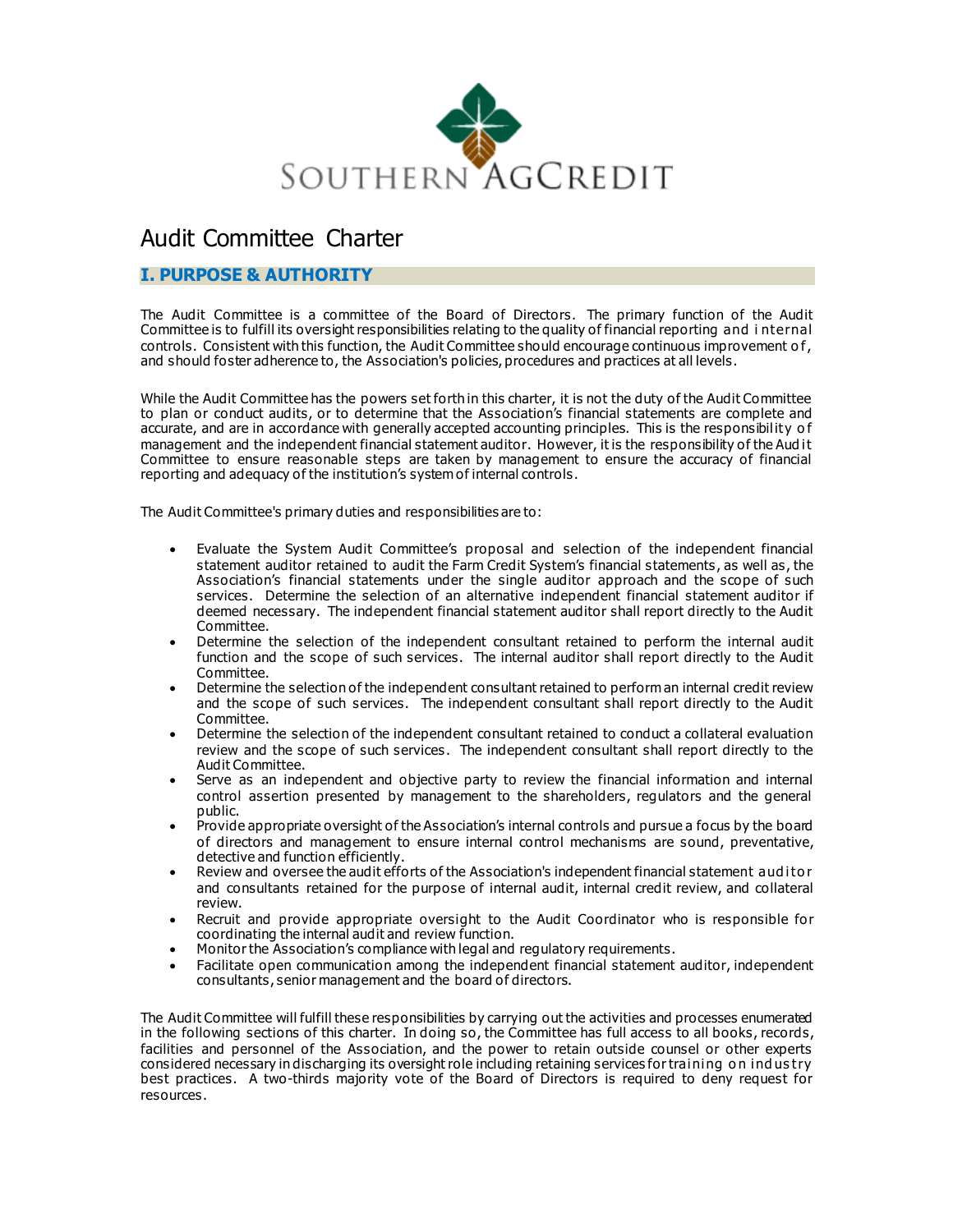## **II. COMPOSITION**

The Audit Committee shall be comprised of at least three directors as determined by the full Board. Each member shall be free from any relationship that, in the opinion of the Board, would interfere with the exercise of his or her independent judgment as a member of the Committee. Members of the Committee should be knowledgeable in public and corporate finance, financial reporting and disclosure or accounting procedures. The Committee must have one financial expert.

## **III. MEETINGS**

The Committee shall meet at least four times annually, or more frequently as circumstances dictate. As part of its job to foster open communication, the Committee shall meet as often as needed, but at least once per year with management, the internal auditor and the independent financial statement auditor in separate executive sessions to discuss any matters that the committee or any of these groups believe should be discussed. Meetings may be called by the chairman of the Committee or by the chairman of the Board.

These meetings should be attended in person if possible; however, use of telephone and/or video conferencing may be used as well as determined appropriate by the Committee. Meeting agendas and appropriate materials will be prepared and provided in advance to members, and minutes of meetings will be prepared. The Committee Chair shall report on the activities of the Committee to the full Board.

## **IV. RESPONSIBILITIES AND DUTIES**

In fulfilling its responsibilities and duties, the Audit Committee shall seek assistance from management, independent financial statement auditor, the internal auditors and reviewers , general counsel, and others as the Committee deems appropriate.

#### Documents/Reports Review

The Audit Committee shall:

- 1. Review the adequacy of this charter on an annual basis and revise the charter to reflect relevant new legal and other requirements relating to Audit Committee responsibilities.
- 2. Review the Association's annual and quarterly financial statements and any reports or other significant financial information including any certification, report, opinion or review rendered by the independ ent financial statement auditor.
- 3. Discuss with the independent financial statement auditor, prior to the release of the annual audited financial statements, all (a) critical accounting policies and practices used by the Association, (b) material alternative accounting treatments of financial information within GAAP that have been discussed with management, including the ramifications of the use of such alternative treatments, disclosures and the treatment preferred by the independent financial statement auditor, and (c) other material written communications between the independent financial statement auditor and management, such as management letters, schedule of unadjusted differences, rep orts on observations and recommendations on internal controls, a listing of adjustments and reclassifications not recorded, and the independent financial statement auditor's independence letter.
- 4. Review, prior to the issuance, each press release of financial results.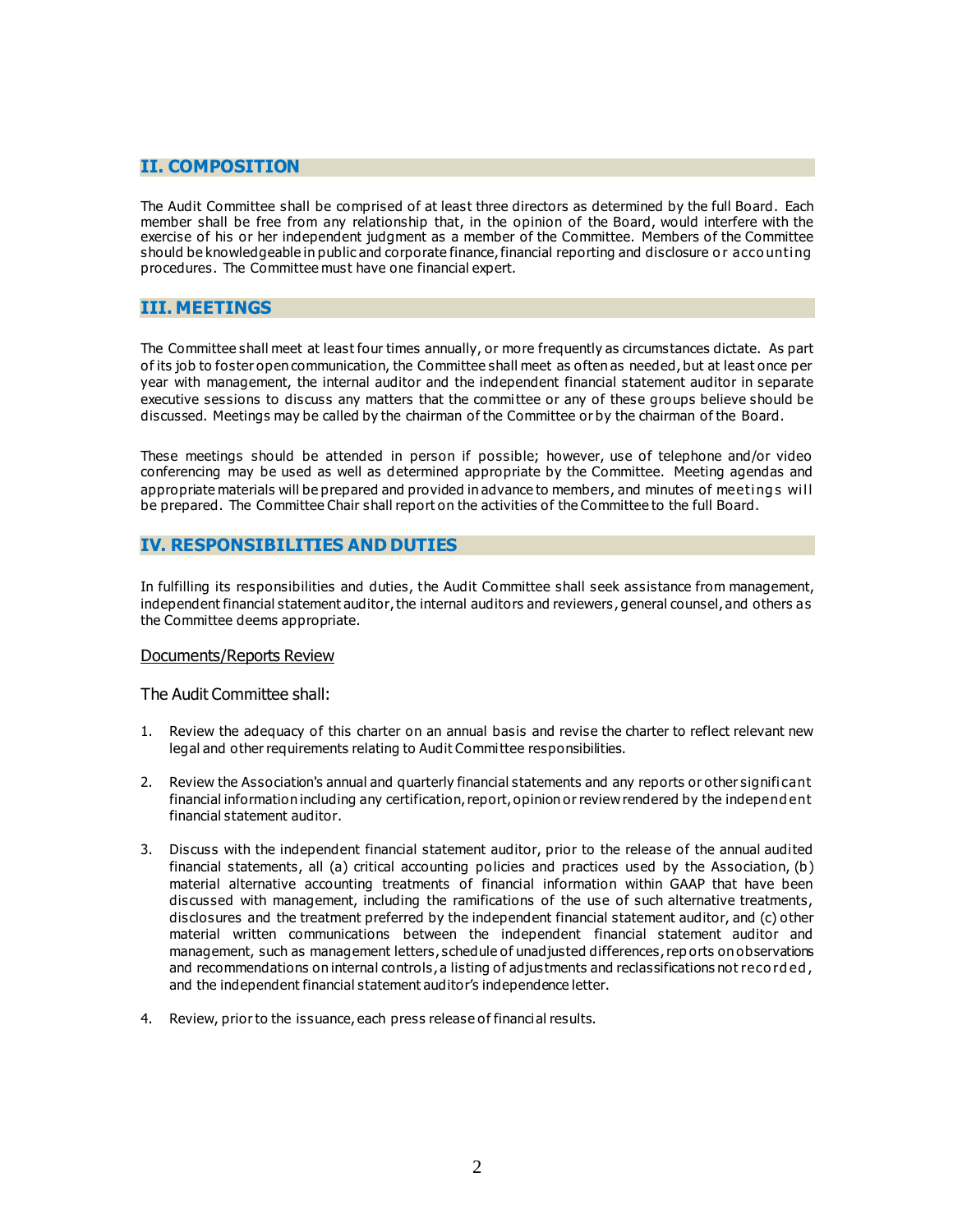- 5. In addition, discuss with management, independent financial statement auditor, independent internal auditors and reviewers , and others as necessary, the:
	- Quarterly Call reports required by the Farm Credit Administration
	- Special examination reports of the Farm Credit Administration
	- Quarterly Sarbanes-Oxley management certifications
	- Internal Audit reports
	- Summary of Accumulated Deficiency (SAD) reports
	- Internal Credit Review reports
	- Collateral Evaluation Review reports
	- Risk management reports
	- Any other reports or significant financial information
- 6. Evaluate the adequacy of the Association's internal controls by review of written reports from the independent internal and external auditors and monitor management's response and actions to correct any noted deficiencies.
- 7. Review the annual risk assessment process and approve the scope of the internal audit plan for the year.
- 8. On a quarterly basis, review the status of the internal audit plan and the internal auditor's follow-up activities to as certain management's efforts to respond to audit issues.
- 9. Upon each scheduled meeting, or more frequently if needed, review reports of complaints related to questionable accounting, internal accounting controls or auditing matters.
- 10. Review the interim and annual financial information with management as reported in the quarterly Call Report with the FCA.
- 11. Meet at least annually, or as needed, with the chief executive officer to discuss and provide input on the Association's system of internal controls and the quality of credit.
- 12. Regularly review the Asset/Liability Committee's (ALCO) analysis of and processes for the allowance fo r loan losses.

#### Independent Financial Statement Auditor

The Audit Committee shall:

- 13. Determine the selection of the independent financial statement auditor considering independ ence and effectiveness; review the planning, scoping and staffing for the annual audit; and approve the fees an d other compensation to be paid to the independent financial statement auditor.
- 14. Pre-approve allowable non-audit services to be provided by the independent financial statement auditor. On an annual basis, the committee should obtain and review a formal written statement from the independent financial statement auditor that discusses all significant relationships the acco untants have with the Association to determine the accountants' independence.
- 15. Review the performance of the independent financial statement auditor and approve any replacement of the independent financial statement auditor when circumstances warrant.
- 16. Discuss with the independent financial statement auditor the matters required to be discussed by Statement of Auditing Standards ("SAS") No. 61, (as amended by SAS No. 90, and superseded in part by SAS No. 114) and SAS No. 89.
- 17. Periodically consult with the independent financial statement auditor in executive session to discuss internal controls and the completeness and accuracy of the organization's financial statements.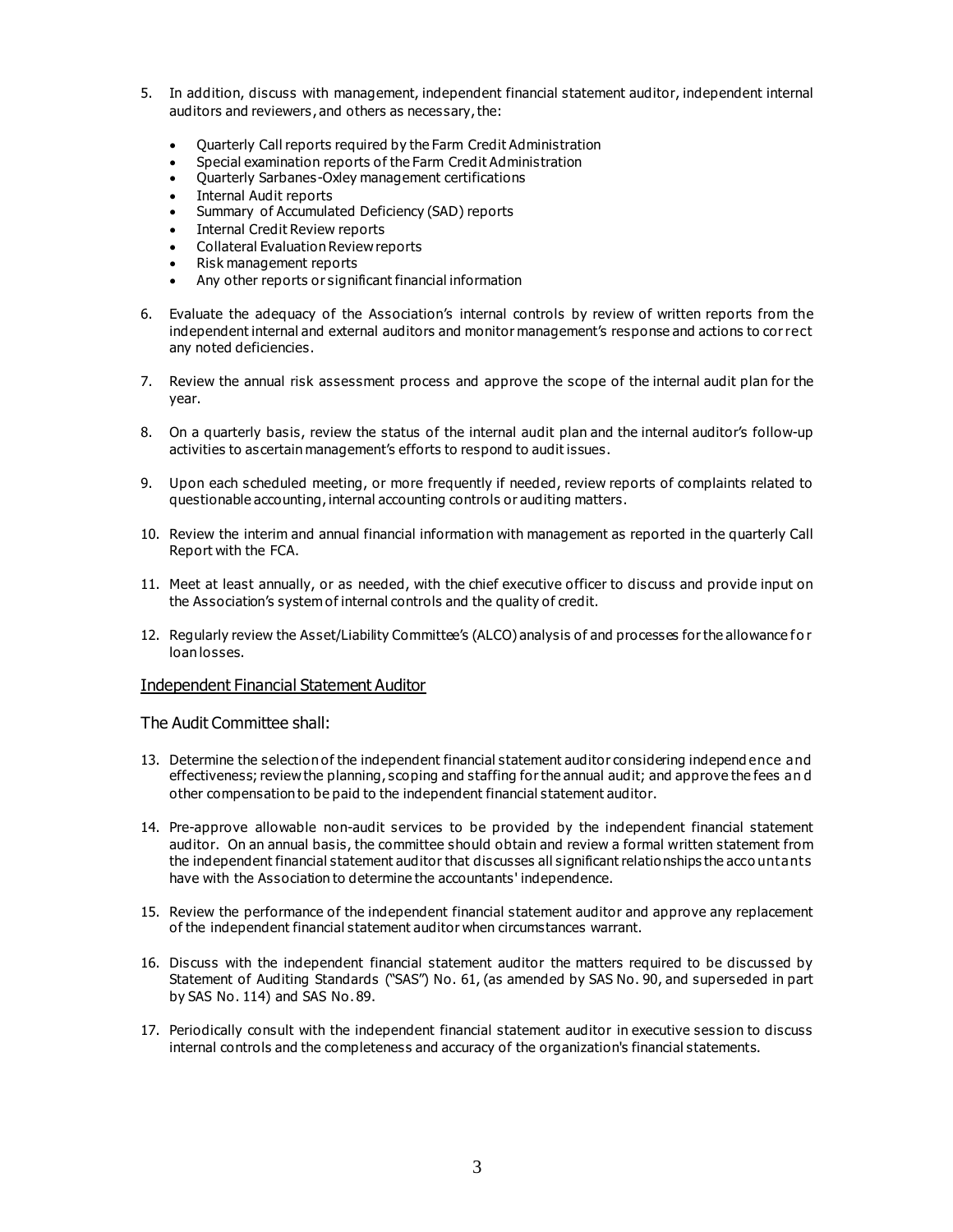- 18. Review with the independent financial statement auditor any problems or difficulties the accountants may have encountered during the annual review, including any disagreement among management and the independent financial statement auditor or the internal auditor in connection with the preparation of the financial statements.
- 19. Review any significant recommendations in the management letter provided by the independent financial statement auditor and management's response to the letter.

#### Audit Coordinator

The Audit Committee shall:

- 20. Appoint a qualified Audit Coordinator who is responsible for coordinating the Association's aud it p lan including the risk assessment and audit planning, managing third-party resources to perform audit related work, reviewing workpapers from outsourced engagements, tracking corrective action progress and communicating with the committee.
- 21. Be involved in the performance evaluation process of the audit coordinator.

## Financial Reporting Processes

The Audit Committee shall:

- 22. In consultation with the independent financial statement auditor and the internal auditor, review the integrity of the Association's financial reporting processes, both internal and external.
- 23. Discuss with the independent financial statement auditor their judgments about the quality and appropriateness of the Association's accounting principles as applied in its financial reporting.
- 24. Consider and approve, if appropriate, major changes to the Association's auditing and accounting principles and practices as suggested by the independent financial statement auditor, management, o r the internal auditor.
- 25. If deemed appropriate after review and discussion, recommend to the Board that financial statements be included in the Association's annual report.
- 26. Review with management and the independent financial statement auditor, prior to release of information, any (a) significant deficiencies and material weaknesses in the design or operation of internal controls over financial reporting and (b) fraud, whether or not material, that involves management or other employees who have a significant role in internal controls.
- 27. Review with management and the independent financial statement auditor, (a) the effect of offbalance-sheet arrangements that either have, or are reasonably likely to have, a current or future effect on financial condition, changes in financial condition, revenues or expenses, results of operations, liquidity, capital expenditures , or capital resources that is material to investors and (b) earning s p res s releases and other reports or written electronic material disclosing proforma, or adjus ted non-GAAP information.

#### Process Improvement

The Audit Committee shall:

28. Following completion of the annual audit, review separately with management, the independent financial statement auditor and the internal auditor any significant difficulties encountered during the course of the audit, including any restrictions on the scope of work or access to required information.